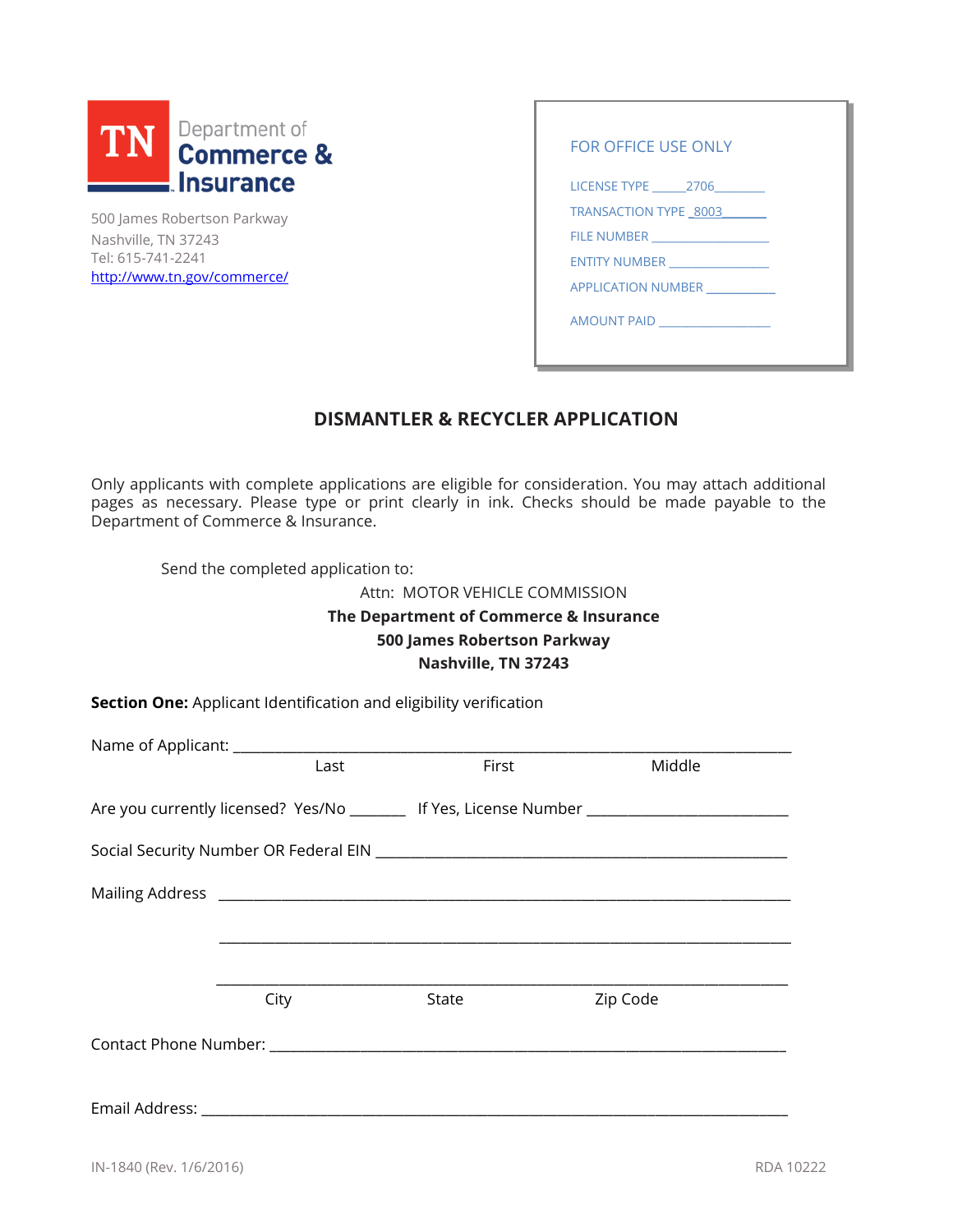|                                  | <b>STATE OF TENNESSEE</b><br>TENNESSEE MOTOR VEHICLE COMMISSION<br>500 JAMES ROBERTSON PARKWAY, 5TH FLOOR<br>NASHVILLE, TN 37243-1153<br>PHONE 615.741.2711<br>FAX 615.741.0651<br>tn.gov/commerce/section/motor-vehicle<br>tn.gov/commerce/topic/mvc-rules-and-laws |                                                        |                  | OFFICE USE ONLY<br>FILE#<br>TRANSACTION #<br><b>ACTION</b><br><b>CLERK'S INITIALS</b> |
|----------------------------------|----------------------------------------------------------------------------------------------------------------------------------------------------------------------------------------------------------------------------------------------------------------------|--------------------------------------------------------|------------------|---------------------------------------------------------------------------------------|
| $\lrcorner$ ORIGINAL APPLICATION |                                                                                                                                                                                                                                                                      |                                                        |                  | $\Box$ RELOCATION APPLICATION (PREVIOUS LICENSE NUMBER #                              |
|                                  |                                                                                                                                                                                                                                                                      |                                                        | <b>CHECK ONE</b> |                                                                                       |
|                                  |                                                                                                                                                                                                                                                                      | SOLE PROPRIETORSHIP <b>No. 7</b> PARTNERSHIP<br>$\Box$ |                  |                                                                                       |
|                                  |                                                                                                                                                                                                                                                                      | CORPORATION<br>$\perp$                                 | $\Box$ LLC       |                                                                                       |
|                                  |                                                                                                                                                                                                                                                                      | $\Box$ LP                                              | $\Box$ LLP       |                                                                                       |
|                                  |                                                                                                                                                                                                                                                                      |                                                        |                  |                                                                                       |

### APPLICATION IS HEREBY MADE FOR AN AUTOMOTIVE DISMANTLER AND RECYCLER LICENSE TO ENGAGE IN THE BUSINESS OF SELLING PARTS FROM SALVAGED MOTOR VEHICLES IN THE STATE OF TENNESSEE IN COMPLIANCE WITH THE PROVISIONS OF **T.C.A. TITLE 55, CHAPTER 17.**

#### **(PRINT LEGIBLY IN BLACK INK)**

#### **PLEASE COMPLETE THE FOLLOWING SECTION**

| FIRM NAME (FULL NAME OF ENTITY TO BE LICENSED)                                 |                       |                   |     |                      |               |
|--------------------------------------------------------------------------------|-----------------------|-------------------|-----|----------------------|---------------|
|                                                                                |                       |                   |     |                      |               |
|                                                                                |                       |                   |     |                      |               |
| <b>CELL PHONE</b>                                                              | <b>BUSINESS PHONE</b> | <b>FAX NUMBER</b> |     | <b>EMAIL ADDRESS</b> |               |
|                                                                                |                       |                   |     |                      |               |
| LOCATION ADDRESS (Physical Address)                                            |                       | CITY/STATE        | ZIP |                      | <b>COUNTY</b> |
|                                                                                |                       |                   |     |                      |               |
|                                                                                |                       |                   |     |                      |               |
| MAILING ADDRESS (If different, the mailing address must be in the same county) |                       | CITY/STATE        | ZIP |                      | <b>COUNTY</b> |
|                                                                                |                       |                   |     |                      |               |
|                                                                                |                       |                   |     |                      |               |

#### **IF YOUR BUSINESS IS A SOLE-PROPRIETORSHIP,PLEASE COMPLETE THE FOLLOWING SECTION**

| NAME    |            |     | <b>CELL PHONE</b> |               |
|---------|------------|-----|-------------------|---------------|
| ADDRESS | CITY/STATE | ZIP |                   | <b>COUNTY</b> |

#### **IF YOUR BUSINESS IS A PARTNERSHIP, PLEASE COMPLETE THE FOLLOWING SECTION– MUST IDENTIFY MANAGING PARTNER**

| NAME (1) (MANAGING PARTNER) |            |     | <b>CELL PHONE</b> |               |  |
|-----------------------------|------------|-----|-------------------|---------------|--|
|                             |            |     |                   |               |  |
| ADDRESS                     | CITY/STATE | ZIP |                   | PARTNERSHIP % |  |
|                             |            |     |                   |               |  |
|                             |            |     |                   |               |  |
| NAME (2)                    |            |     | <b>CELL PHONE</b> |               |  |
|                             |            |     |                   |               |  |
| ADDRESS                     | CITY/STATE | ZIP |                   | PARTNERSHIP % |  |
|                             |            |     |                   |               |  |
|                             |            |     |                   |               |  |
| NAME (3)                    |            |     | <b>CELL PHONE</b> |               |  |
|                             |            |     |                   |               |  |
| ADDRESS                     | CITY/STATE | ZIP |                   | PARTNERSHIP % |  |
|                             |            |     |                   |               |  |
|                             |            |     |                   |               |  |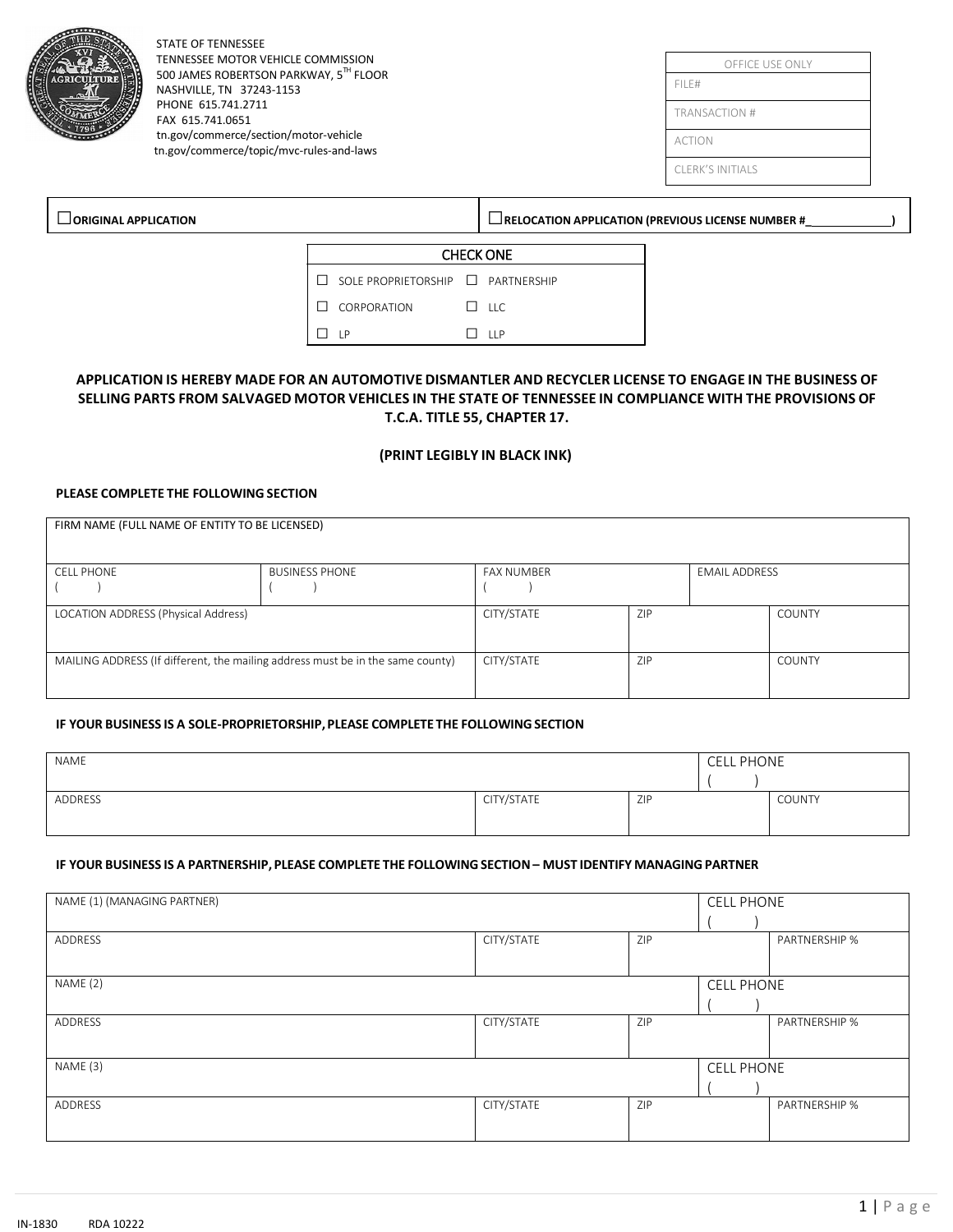#### **IN THE FOLLOWING SECTION, PLEASE LIST THE REGISTERED AGENT AS REPORTED TO THE TENNESSEE SECRETARY OF STATE**

| NAME (PRINT)                  | <b>ADDRESS</b> | CITY, STATE, ZIP | <b>COUNTY</b>            |
|-------------------------------|----------------|------------------|--------------------------|
| SIGNATURE OF REGISTERED AGENT |                |                  | <b>CELL PHONE NUMBER</b> |

#### **THE FOLLOWING SECTION PERTAINS TO CORPORATIONS (DOMESTIC & FOREIGN), LLCs, LLPs, and LPs**

- 1. STATE OF INCORPORATION
- 2. DOMESTIC (TENNESSEE) YOU MUST PROVIDE A COPY OF THE CHARTER, INCLUDING ANY AMENDEMENTS. (IF THIS IS A CHANGE OF OWNERSHIP OF EXISTING STOCK/SHARES AND/OR LIABILITIES, ATTACH COPIES OF MINUTES APPROVING THE CHANGE.)
- 3. FOREIGN (OUT-OF-STATE) YOU MUST PROVIDE A COPY OF A CERTIFICATE OF AUTHORITY, ISSUED BY TENNESSEE, STATING AGENT FOR SERVICE OF PROCESS.

| WHAT TYPE OF CORPORATION DO YOU PLAN TO OPERATE? PLEASE MARK CORRESPONDING BOX                                  | ፡ CORP     | C CORP |
|-----------------------------------------------------------------------------------------------------------------|------------|--------|
| IF YOU PLAN TO OPERATE AS A C CORP. IS THE CORPORATION PUBLICLY TRADED? PLEASE MARK<br><b>CORRESPONDING BOX</b> | <b>YES</b> | NΟ     |

IN THE FOLLOWING SECTION, YOU MUST LIST THE NAME, ADDRESS, AND TITLE OF OFFICERS, DIRECTORS, MEMBERS AND ANY/ALL PERSONS OR ENTITIES OWNING MORE THAN FIVE PERCENT (5%) OF ANY OUTSTANDING SHARES OF STOCK ISSUED BY THE CORPORATION.

BY COMPLETING THE FOLLOWING, THE UNDERSIGNED APPLICANT HEREBY AGREES AND RELEASES FROM ANY AND ALL LEGAL LIABILITY THE TENNESSEE MOTOR VEHICLE COMMISSION, ITS STAFF AND REPRESENTATIVES REGARDING COMPLETE DISCLOSURE AND INSPECTION OF APPLICANT'S FINANCIAL AND/OR BACKGROUND DISCLOSURE OF ALL RECORDS PERTINENT TO ITS DOING BUSINESS IN THE STATE OF TENNESSEE. ALL PRIOR BUSINESS, BANKING, AND INVESTMENT RECORDS WILL BE MADE AVAILABLE BY THE APPLICANT FOR INSPECTION, BY THE MOTOR VEHICLE COMMISSION OR THROUGH ITS REPRESENTATIVES. IN ADDITION, THE APPLICANT AGREES TO PROVIDE AND DISCLOSE SUCH INFORMATION TOUCHING ON AND CONCERNING THE APPLICANT'S CHARACTER, HONESTY, INTEGRITY, REPUTATION, BUSINESS RELATIONSHIP AND ABILITY AS THE COMMISSION MAY REQUIRE.

ALL SUCH RECORDS ARE TO BE USED EXCLUSIVELY BY THE COMMISSION AND ITS STAFF FOR THE SOLE PURPOSE OF DETERMINING REQUIREMENTS FOR LICENSURE UNDER THE LAWS AND REGULATIONS OF THE TENNESSEE DEALER-MANUFACTURING LICENSING LAWS, RULES AND REGULATIONS FOUND IN TENNESSEE CODE ANNOTATED, TITLE 55 CHAPTER 17, ET SEQ. AND TENNESSEE COMPREHENSIVE RULES AND REGULATIONS CHAPTER 0960. IF ANY OTHER PORTION OF THE BUSINESS IS OWNED BY ANOTHER CORPORATION, LLC, LLP, or LP, SIMILAR DOCUMENTS ARE REQUIRED FOR THAT CORPORATION AND ANY OTHER CORPORATION LISTED IN THE CHAIN OF OWNERSHIP.

| <b>FULL NAME (PRINT)</b><br>&<br><b>TITLE</b> | <b>DATE OF</b><br><b>BIRTH</b> | <b>HOME ADDRESS</b><br>(STREET, CITY, STATE, ZIP) | <b>SOCIAL SECURITY</b><br><b>NUMBER</b><br>&<br><b>EMAIL ADDRESS</b> | <b>CELL PHONE</b><br><b>NUMBER</b> | %<br><b>OWNED</b> |
|-----------------------------------------------|--------------------------------|---------------------------------------------------|----------------------------------------------------------------------|------------------------------------|-------------------|
|                                               |                                |                                                   |                                                                      |                                    |                   |
| <b>SIGNATURE</b>                              |                                |                                                   |                                                                      |                                    |                   |
| <b>FULL NAME (PRINT)</b><br>&<br><b>TITLE</b> | <b>DATE OF</b><br><b>BIRTH</b> | <b>HOME ADDRESS</b><br>(STREET, CITY, STATE, ZIP) | <b>SOCIAL SECURITY</b><br><b>NUMBER</b><br>&<br><b>EMAIL ADDRESS</b> | <b>CELL PHONE</b><br><b>NUMBER</b> | %<br><b>OWNED</b> |
|                                               |                                |                                                   |                                                                      |                                    |                   |
| <b>SIGNATURE</b>                              |                                |                                                   |                                                                      |                                    |                   |
| <b>FULL NAME (PRINT)</b><br>&<br><b>TITLE</b> | <b>DATE OF</b><br><b>BIRTH</b> | <b>HOME ADDRESS</b><br>(STREET, CITY, STATE, ZIP) | <b>SOCIAL SECURITY</b><br><b>NUMBER</b><br>&<br><b>EMAIL ADDRESS</b> | <b>CELL PHONE</b><br><b>NUMBER</b> | %<br><b>OWNED</b> |
|                                               |                                |                                                   |                                                                      |                                    |                   |
| <b>SIGNATURE</b>                              |                                |                                                   |                                                                      |                                    |                   |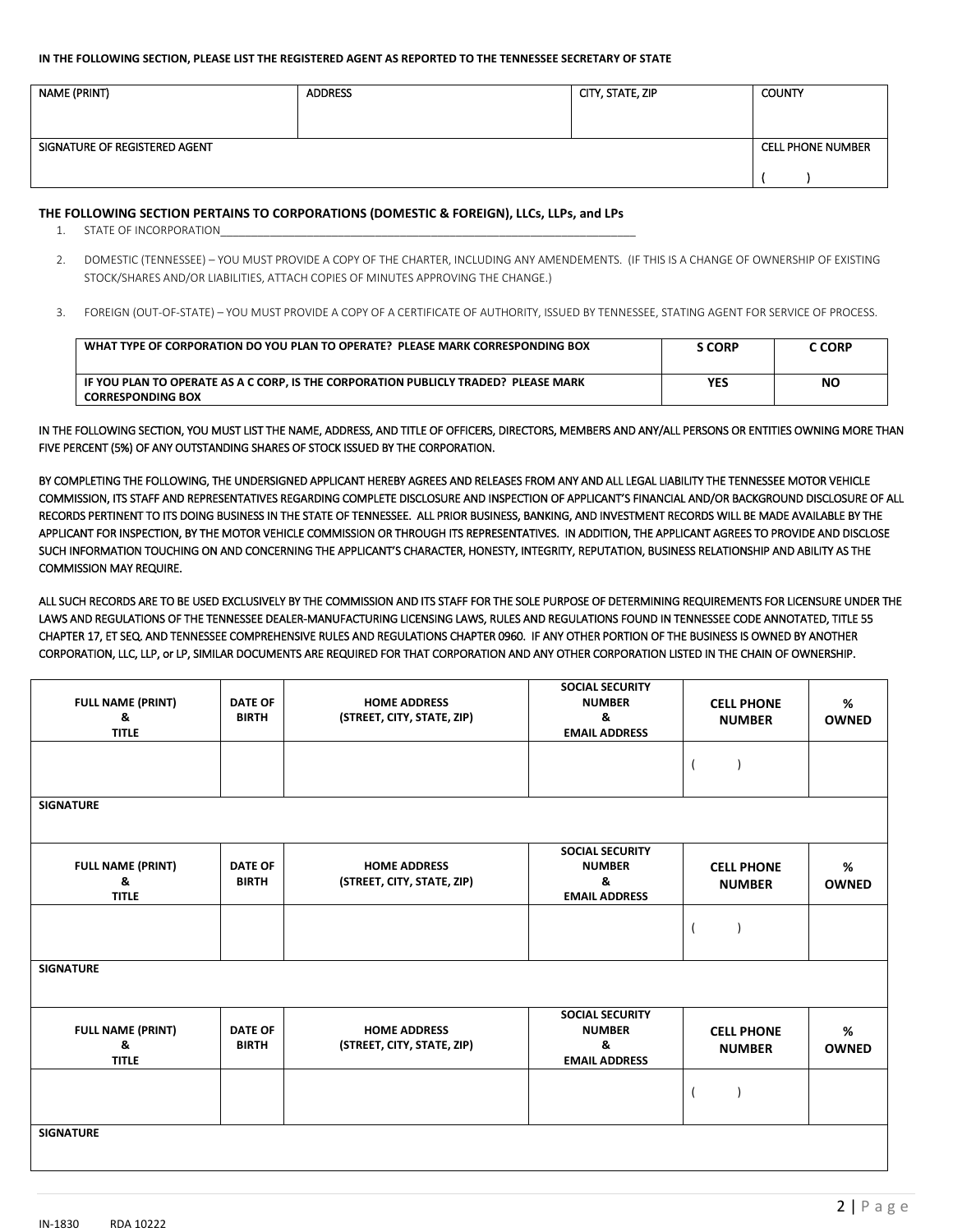#### **THE FOLLOWING SECTION PERTAINS TO FACILITY REQUIREMENTS**

PHYSICAL DESCRIPTION OF YOUR FACILITY MUST MEET OR EXCEED MINIMUM REQUIREMENTS AS OUTLINED IN THE "MINIMUM REQUIREMENTS FOR A TENNESSEE DISMANTLER AND RECYCLER LICENSE.

#### (PHOTOS ARE REQUIRED TO BE ATTACHED AND ARE TO BE PRINTED ON 8.5 x 11 PAPER OR AFFIXED TO A SHEET OF 8.5 x 11 PAPER. PLEASE REFER **TO THE ATTACHED MINIMUM REQUIREMENTS FOR TENNESSEE DISMANTLER AND RECYCLER LICENSE FOR FURTHER DETAILS.)**

| TYPE OF BUILDING                   | <b>GROSS BUILDING AREA</b> | LAND/PARCEL SIZE            |
|------------------------------------|----------------------------|-----------------------------|
| (WOOD, BRICK, STUCCO, BLOCK, ETC.) | (SQUARE FOOTAGE)           | (SQUARE FOOTAGE OR ACREAGE) |
|                                    |                            |                             |

#### THE FOLLOWING QUESTIONS MUST BE ANSWERED BY THE PERSON AUTHORIZED AS DESIGNEE FOR THE BUSINESS. FAILURE TO PROPERLY **COMPLETE THIS APPLICATION WILL DELAY THE APPLICATION REVIEW PROCESS.**

| Is the dismantling and recycling of motor vehicles the principal business at the location named | YES | <b>NO</b> |
|-------------------------------------------------------------------------------------------------|-----|-----------|
| in this application?                                                                            |     |           |
|                                                                                                 |     |           |

| Are you engaged in any other business which is conducted from this establishment? (If yes, | YES | ΝO |
|--------------------------------------------------------------------------------------------|-----|----|
| please describe the secondary business in the box below)                                   |     |    |
|                                                                                            |     |    |

## **DESCRIPTION OF SECONDARY BUSINESS**:

| Has the designee or anyone holding an ownership or financial interest in this business been previously                            | <b>YES</b> | NO |
|-----------------------------------------------------------------------------------------------------------------------------------|------------|----|
| licensed as a Dismantler and Recycler, or ever held interest in the same?                                                         |            |    |
|                                                                                                                                   |            |    |
| If you answered "yes" to the question above, provide the name of the person, business, State of issuance, period of licensure and |            |    |

If you answered "yes" to the question above, provide the name of the person, business, State of issuance, period of licensure and Dismantler/Recycler License Number.

| Has the designee or anyone holding an ownership or financial interest in this business ever had a license                             | <b>YES</b> | . NC |  |  |
|---------------------------------------------------------------------------------------------------------------------------------------|------------|------|--|--|
| revoked, suspended, or otherwise disciplined by any board or agency, or ever been denied issuance of, or,                             |            |      |  |  |
| pursuant to disciplinary proceedings, refused renewal of a license by any board or agency in Tennessee or                             |            |      |  |  |
| any other state? If other than Tennessee, identify the State                                                                          |            |      |  |  |
| If you answered "yes" to the question above, attach an explanation of the action, consent order, final order, or other administrative |            |      |  |  |
| document which references the disciplinary action taken against you or the business.                                                  |            |      |  |  |

Has the designee or anyone holding an ownership or financial interest in this business ever been convicted of a crime, pled nolo contendere to a crime, or been convicted of a felony? YES NO

If you answered "yes" to the question above, you must attach a complete list of ALL final judgments for ALL convictions and nolo contendere pleas detailing dates and court jurisdictions of such convictions. (See item #10 on the Minimum Requirements List for further details) You should also attach documentation regarding the terms of your release, if applicable. Failure to provide complete and true information as requested may result in your application being denied by the Commission pursuant to TCA § 55-17-114 et seq.

| Have any of the individuals, partners, or corporate officers named ever been convicted of a crime, pled                                  | YES. | <b>NO</b> |  |  |
|------------------------------------------------------------------------------------------------------------------------------------------|------|-----------|--|--|
| nolo contendere to a crime, or been convicted of a felony?                                                                               |      |           |  |  |
|                                                                                                                                          |      |           |  |  |
| If you answered "yes" to the question above, you must attach a complete list of ALL final judgments for ALL convictions and nolo         |      |           |  |  |
| contendere pleas detailing dates and court jurisdictions of such convictions. (See item #14 on the Minimum Requirements List for further |      |           |  |  |
| details) You should also attach documentation regarding the terms of release, if applicable. Failure to provide complete and true        |      |           |  |  |
| information as requested may result in your application being denied by the Commission pursuant to TCA $\S$ 55-17-114 et seq.            |      |           |  |  |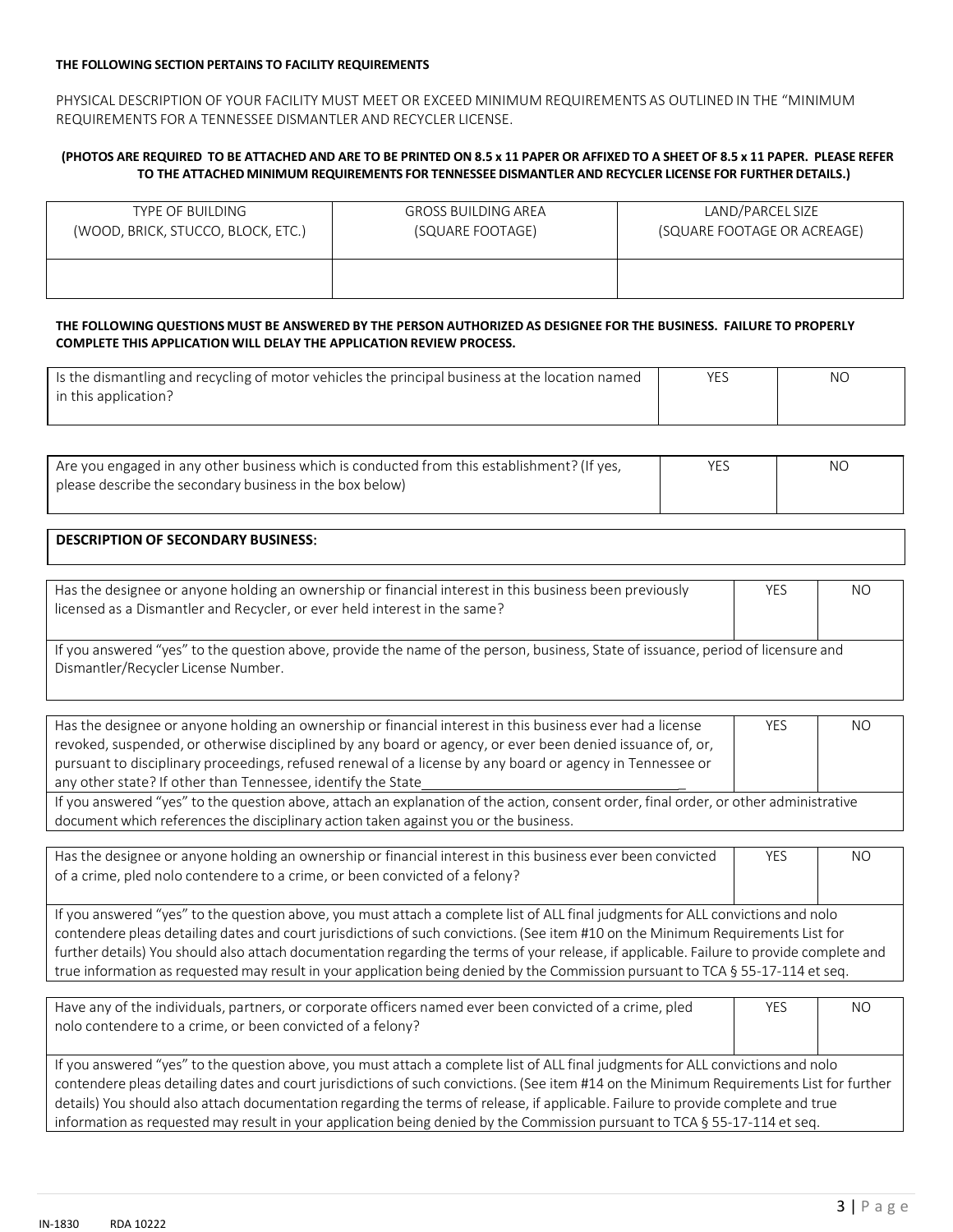### **THE FOLLOWING SECTION PERTAINS TO POSTED BUSINESS HOURS**

Tenn. Comp. R. & Regs. 0960-2-.10 REASONABLE BUSINESS HOURS. ALL AUTOMOTIVE DISMANTLERS AND RECYCLERS SHALL BE OPEN AT THEIR ESTABLISHED PLACE OF BUSINESS DURING REASONABLE BUSINESS HOURS…"REASONABLE BUSINESS HOURS" MEANS AT LEAST THREE (3) DAYS A WEEK FOR A MINIMUM OF TWELVE (12) HOURS TOTAL DURING THE WEEK. THE REASONABLE BUSINESS HOURS MUST BE BETWEEN 8:00 A.M. AND 7:00 P.M., AND AT LEAST EIGHT (8) OF THE HOURS MUST BE ON MONDAY, TUESDAY, WEDNESDAY, THURSDAY OR FRIDAY. UNLESS OTHERWISE NOTIFIED, THE COMMISSION WILL CONSIDER THESE YOUR POSTED HOURS OF OPERATION.

| SUNDAY    | <b>MONDAY</b> | TUESDAY | WEDNESDAY | <b>THURSDAY</b> | <b>FRIDAY</b> | SATURDAY |
|-----------|---------------|---------|-----------|-----------------|---------------|----------|
| AM        | AM            | AM      | AM        | AM              | AM            | AM       |
| <b>PM</b> | <b>PM</b>     | PM      | PM        | <b>PM</b>       | <b>PM</b>     | PM       |

TOTAL HOURS

**I HEREBY CERTIFY THAT THE STATEMENTS CONTAINED HEREIN, OR ATTACHED TO THIS APPLICATION ARE TRUE AND CORRECT TO THE BEST OF MY KNOWLEDGE AND BELIEF; THAT THE MEMBERS OF THIS ORGANIZATION ARE FAMILIAR WITH THE PROVISIONS OF THE LAW UNDER WHICH THIS APPLICATION IS MADE, AND UNDER WHICH THIS LICENSE IS GOVERNED, AND THAT I, AS SOLE-PROPRIETOR, PARTNER, OR OFFICER OF THE CORPORATION,LLC, LLP, OR LP, HAVE THE AUTHORITY TO MAKE THE STATEMENTS CONTAINED HEREIN.**

| <b>THORIZED SIGNATURE</b><br>ΑU | <b>PRINTED SIGNATURE</b> | <b>DATE</b> |
|---------------------------------|--------------------------|-------------|
|                                 |                          |             |

## THE FOLLOWING SECTION MUST BE COMPLETED BY A NOTARY PUBLIC

| <b>STATE OF</b>                                         | <b>COUNTY OF</b>     |                              |
|---------------------------------------------------------|----------------------|------------------------------|
| SUBSCRIBED AND SWORN TO BEFORE ME<br>(MONTH, DAY, YEAR) | <b>NOTARY PUBLIC</b> | <b>MY COMMISSION EXPIRES</b> |

(SEAL)

PROOF OF LIABILITY INSURANCE WITH A MINIMUM COVERAGE OF \$250,000.00 PER OCCURRENCE, AND EVIDENCE OF WORKER'S COMPENSATION (IF APPLICABLE) MUST BE PROVIDED BY A CERTIFICATE OF INSURANCE. THIS INSURANCE MUST REMAIN IN FORCE FOR AS LONG AS THE LICENSEE IS LICENSED. THE TENNESSEE MOTOR VEHICLE COMMISSION, AT THE ADDRESS LISTED ON THIS APPLICATION, MUST BE SHOWN AS THE CERTIFICATE HOLDER.